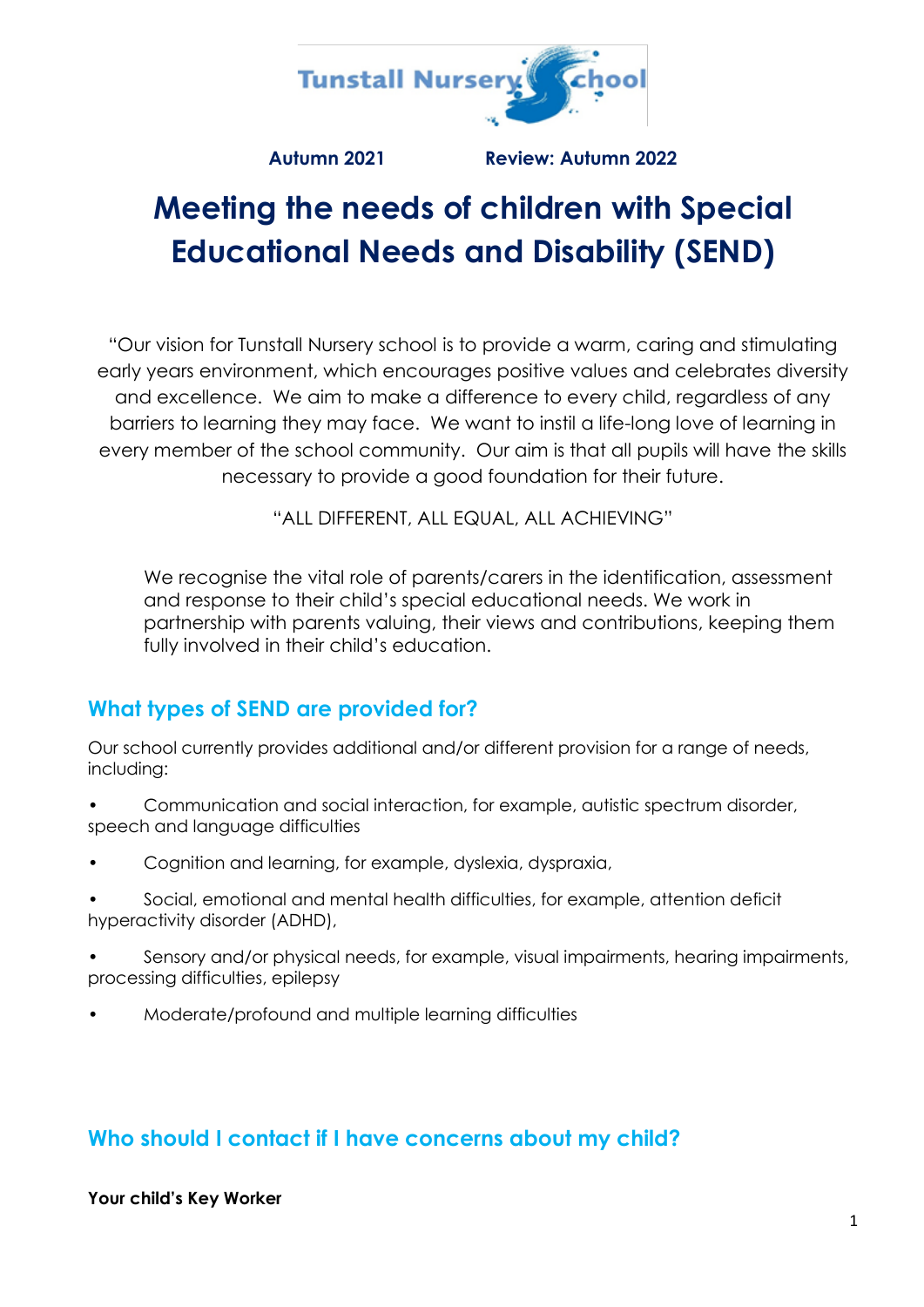The Key worker's roles are to;

- Observe your child's progress in all areas of learning. This information is used by staff to plan individual interventions to support and extend your child's development.
- Check the progress of your child and to plan and deliver additional support as required.
- Help individuals to manage their emotions, particularly with regard to trauma or stress, and to take part in learning.
- Apply the school's SEND policy

## **The nursery has a nominated Special Educational needs Co-ordinator (SENCO) Jane Fisher**

Leigh and Jane work closely with Key Workers, parents, teaching support Assistants and all outside agencies.

The SENCO's role is to;

- Co-ordinate the provision for and manage the responses to the children's special needs.
- Manage a range of resources, human and material, to enable appropriate provision for children with special educational needs.
- Work in partnership with parents and colleagues drawing up SMART short term individual targets for your child.
- oversee the records of all children with special educational needs;
- Act as the link with parents, ensuring that you are involved in supporting your child's learning and access to the curriculum. Make sure that you are kept informed about the range and level of support offered to your child. Ensure that you are included in reviews of your child's progress and any transition meetings that may take place when changing classes or schools.
- Act as a link with external agencies and other support agencies who can offer advice and support to help pupils overcome difficulties and share this information with parents.
- Contribute to the professional development of all staff, ensuring that staff are skilled and confident about meeting a range of needs for children in the school.
- Monitor and evaluate the special educational needs provision and report to the governing body.

## **Special Educational Needs and Disabilities (SEND) Governor- Manvinder Saberwal-Law**

*The role of the SEND Governor is to;*

• Support the school to evaluate impact and to develop quality provision for pupils with SEN across the school.

# **How can I find out how my child is doing?**

Your child will have an initial home visit/video call before starting at Tunstall Nursery School providing opportunity to share your child's needs and any concerns.

Ongoing observations and assessments are made by Key Workers who regularly review children's learning and set 'Next steps' for all children. These are shared with parents at termly meetings. Regular monitoring of children's progress takes place to identify children who are not making adequate progress.

Following discussions and further assessment with the SENCO, the Key Worker informs the parents at the earliest opportunity to alert them to concerns and enlist their active help and participation.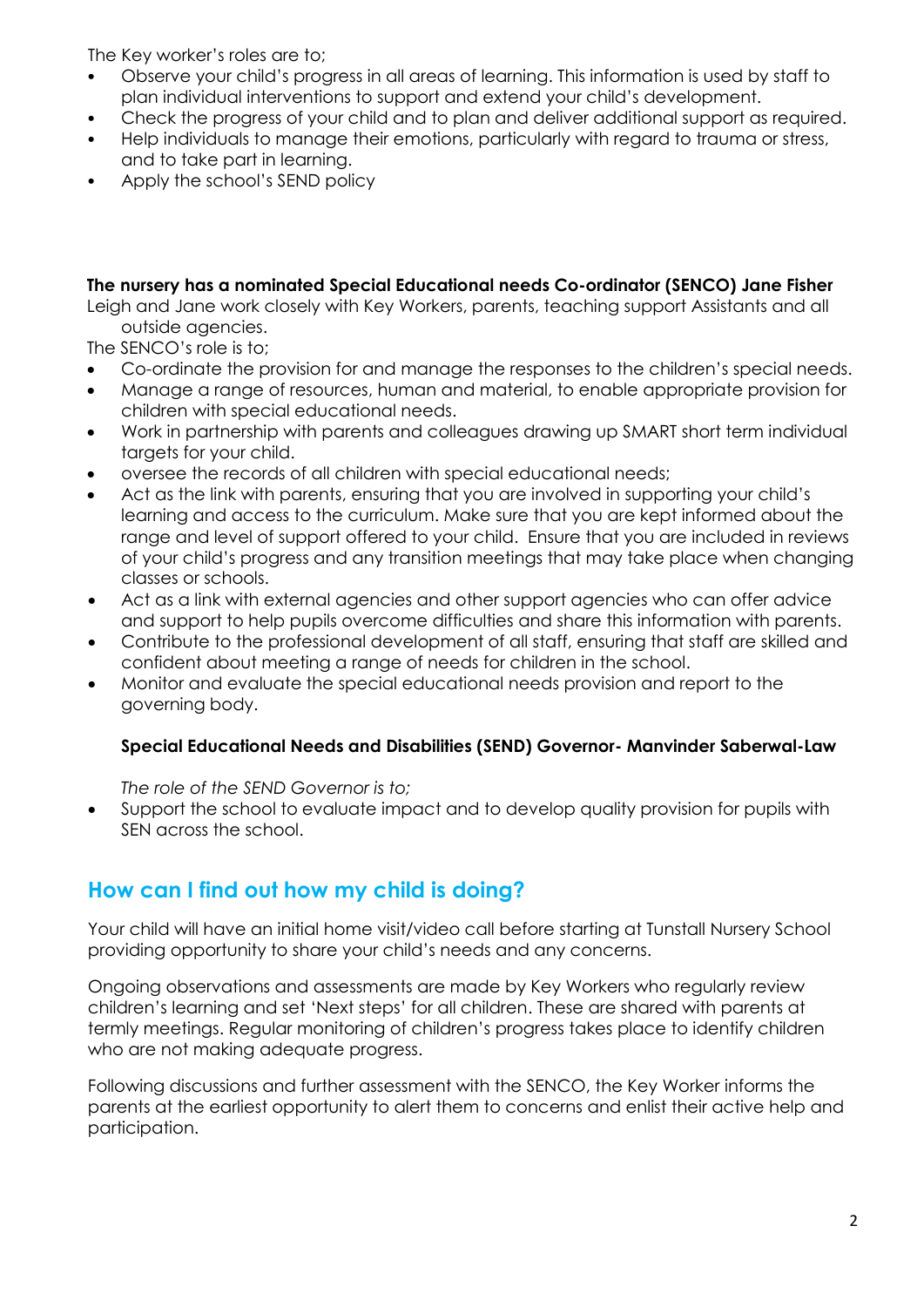The class teacher /keyworker and the SENCO(Special Educational Needs Coordinator) assess and monitor the child's progress in line with existing school practices. This is an ongoing process. A SEND support plan may be put in place for your child.

The level of support given, will be dependent upon and will reflect the complexity and severity of the individual's needs. There will be an expectation that pupils should develop independent learning skills as far as possible, without always being reliant on adult support. Formal review meetings of your child's progress will be held on a termly basis. We will follow the graduated approach and the four-part cycle of assess, plan, do, review.

Parents, pupils and external agencies (where appropriate) will be invited to attend this review. The review will draw on parental views, keyworker assessment and advice from external agencies. Progress will be discussed and the impact of the current support will be evaluated based upon its impact and effectiveness, against the child's current targets. The outcome of these meetings will be formally recorded.

We aim to work in partnership with parents and other professionals. Where external agencies have been involved, their advice and recommendations inform targets and planning that is put in place for the child. These are shared with you on a regular basis, through meetings with appropriate school staff.

If additional support from external agencies has been sought for your child with your permission, you will be fully informed of all visits within the school setting and will be provided with a copy of the report from the external agency.

# **How will teaching be adapted to meet the needs of my child?**

Staff are highly trained and skilled at adapting teaching to meet the diverse range of needs in the nursery. Daily planning takes into account the individual pupils needs and requirements for all children including those with Special Educational Needs.

Differentiation is approached in a range of ways to support access to the curriculum and make sure that all pupils can experience success and challenge in their learning.

In class specific strategies to meet the needs of all children include;

- Differentiated curriculum planning and resources
- Differentiated questions and delivery including styles of teaching to take into account individual learning styles and pace of learning.
- Use of Makaton signing
- Touch screen computer
- Identified software
- Visual timetable
- Visual prompt cards
- Medical needs met i.e. lotion for eczema applied, snacks for children with diabetes given.
- Clear behavioural boundaries set ( behaviour plans are sometimes used).
- Grouping arrangements in the classroom are organised flexibly with opportunities to maximise the learning opportunities for all. The use of additional adults in the classroom is adapted to help groups of children and/ or individuals accordingly, with a long term goal of developing independent learning skills.

In addition to planned differentiation in the nursery, the following range of interventions are in place to overcome a range of challenges for children across the school.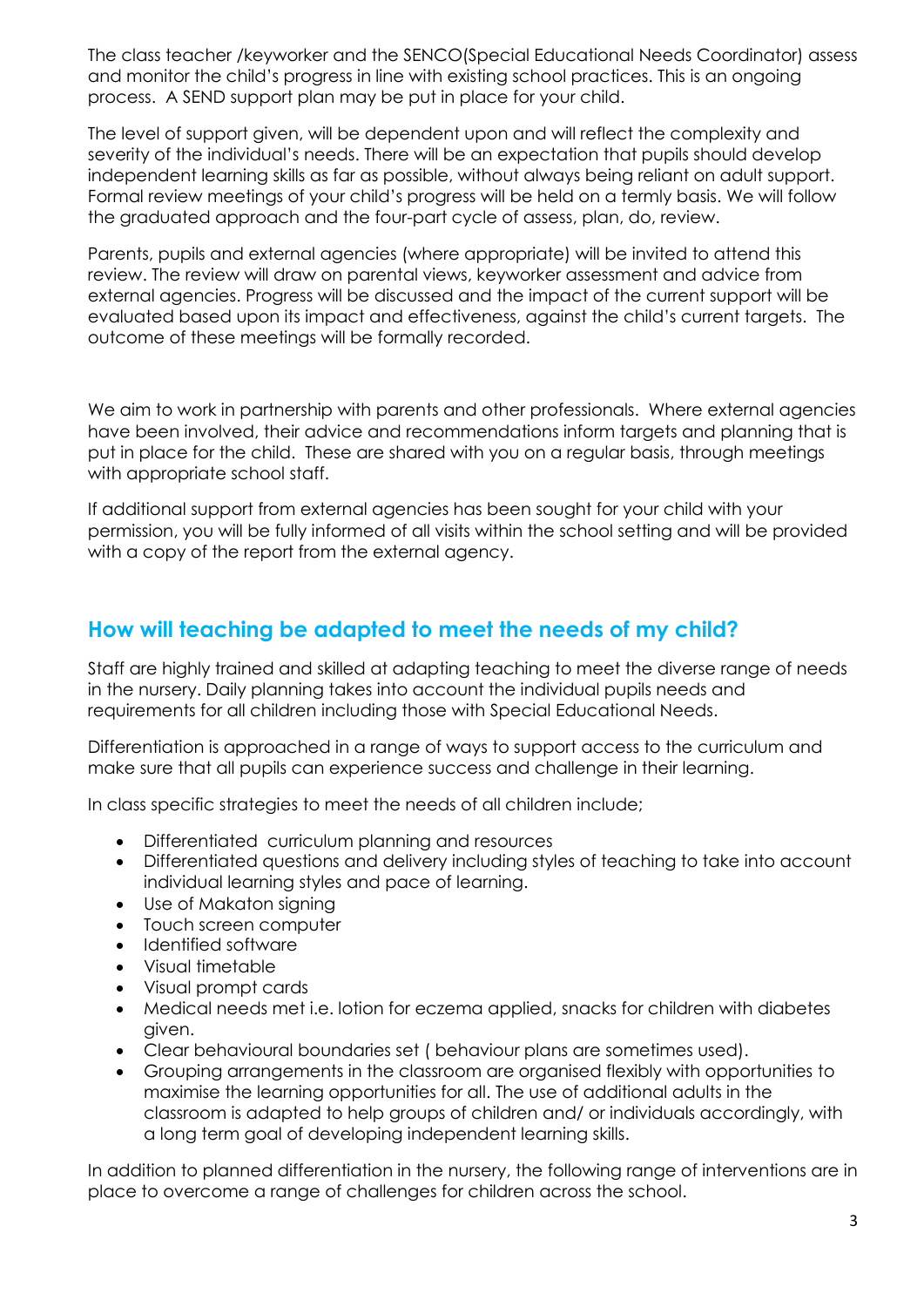These include:

| <b>Intervention</b>                                                                                                                            | What is it?                                                                                                                                                                                                                                                                                                                                                            |
|------------------------------------------------------------------------------------------------------------------------------------------------|------------------------------------------------------------------------------------------------------------------------------------------------------------------------------------------------------------------------------------------------------------------------------------------------------------------------------------------------------------------------|
| <b>Small Group Story Sessions for</b><br>English as an additional language (EAL)<br>children<br>(20 minute sessions, 4x per week, small group) | Supporting children with English as an additional<br>language who benefit from a small story group.                                                                                                                                                                                                                                                                    |
| <b>Small Group Story Sessions for</b>                                                                                                          | Supporting children who have been identified as                                                                                                                                                                                                                                                                                                                        |
| More able children<br>(20 minute sessions, 4x per week, small group)                                                                           | 'more able' (working beyond age related<br>expectations)                                                                                                                                                                                                                                                                                                               |
| <b>Attention and Listening Group</b>                                                                                                           | Small group to support children's attention and                                                                                                                                                                                                                                                                                                                        |
|                                                                                                                                                | listening, turn taking and communication skills.                                                                                                                                                                                                                                                                                                                       |
| (20 minute sessions, 4x per week, small group)                                                                                                 |                                                                                                                                                                                                                                                                                                                                                                        |
| <b>Bucket time</b>                                                                                                                             | To develop children's shared attention skills in a<br>group setting.                                                                                                                                                                                                                                                                                                   |
| (10 minute sessions, daily small group)                                                                                                        |                                                                                                                                                                                                                                                                                                                                                                        |
| <b>Forest School</b><br>(All children have the opportunity to attend 5)<br>sessions during the year.)                                          | Forest School offers children the opportunity to<br>learn in a woodland setting. Children make<br>significant improvements in independence, self-<br>esteem, social skills, language skills and<br>concentration levels. Forest School can be<br>particularly beneficial for children with social and<br>communication difficulties, a diagnosis of Autism<br>or ADHD. |
| <b>Toileting programme</b>                                                                                                                     | Supporting children who have toileting difficulties.                                                                                                                                                                                                                                                                                                                   |
| (During the session as required)                                                                                                               |                                                                                                                                                                                                                                                                                                                                                                        |
| <b>TEACCH Basket time</b>                                                                                                                      | For children who benefit from individual teaching                                                                                                                                                                                                                                                                                                                      |
| (Daily 15 minute sessions)                                                                                                                     | and helps children's flexibility, cognitive skills and<br>self-esteem.                                                                                                                                                                                                                                                                                                 |
| <b>Communication /turn taking group</b>                                                                                                        | Supporting children with a Speech and Language                                                                                                                                                                                                                                                                                                                         |
| (20 minute sessions, 3x per week)                                                                                                              | Care Plan.                                                                                                                                                                                                                                                                                                                                                             |
| <b>Special time</b>                                                                                                                            | Adults follow a child's interests helping them                                                                                                                                                                                                                                                                                                                         |
| (Daily)                                                                                                                                        | develop their play skills, joint attention and<br>language skills.                                                                                                                                                                                                                                                                                                     |

The school secures equipment and facilities to meet the needs of individual children in consultation with the LA and with advice from external agencies.

## **How does the school evaluate the effectiveness of SEN provision?**

We evaluate the effectiveness of provision for pupils with SEN by: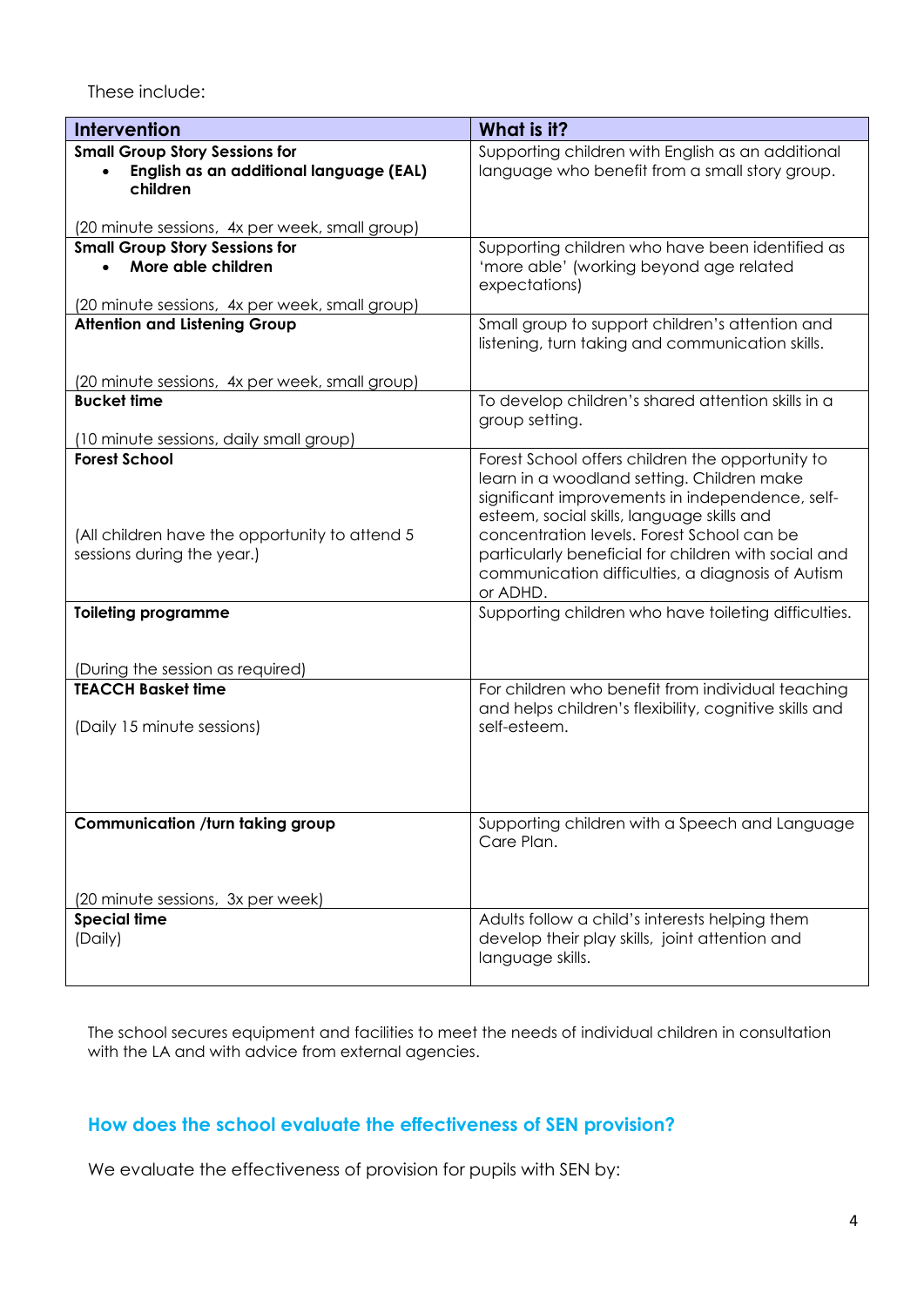- Reviewing pupils' individual progress towards their goals each term
- Reviewing the impact of interventions each half term
- Using pupil questionnaires
- Monitoring by the SENCO
- Using provision maps to measure progress
- Holding annual reviews for pupils with statements of SEN or EHC plans

## **How will parents be helped to support their child's learning at home?**

- Invited to transition meetings before starting nursery and upon transferring to a new setting / school
- Regular discussions / meetings with staff
- Sharing Library with resource packs with suggested activities for supporting children's learning at home.
- Parenting courses
- Family Learning courses
- Toileting programme
- Toileting advice given to parents
- SEN resources made available to families

#### **What arrangements are made to enable my child to benefit and take advantage of the full school curriculum and extra curriculum activities?**

We have an accessibility plan in place to ensure that pupils with SEN or Disability can take part in all aspects of school life and that the school buildings and outdoor spaces are adapted. The school's accessibility plan is updated annually and can be viewed on the school website.

Access arrangements currently include:

- Wheel Chair Access
- Disabled Toilet Facilities
- Hoists subject to maintenance
- Hygiene room which provides children with privacy and dignity when dealing with personal hygiene.
- Appropriate furniture available, specialised chairs, standing frame, height adjustable tables.

Depending on the child's needs, an individual access and/or medical care plan will be in place with support and advice from Physiotherapists / Occupational Therapists / Nursing Team. Children who have a an Education, Health and Care Plan will have support from a Learning Support Assistant, who will have a certain amount of time allocated to support this child. This support enables the child to access the full curriculum and any extra-curricular activities that are on offer.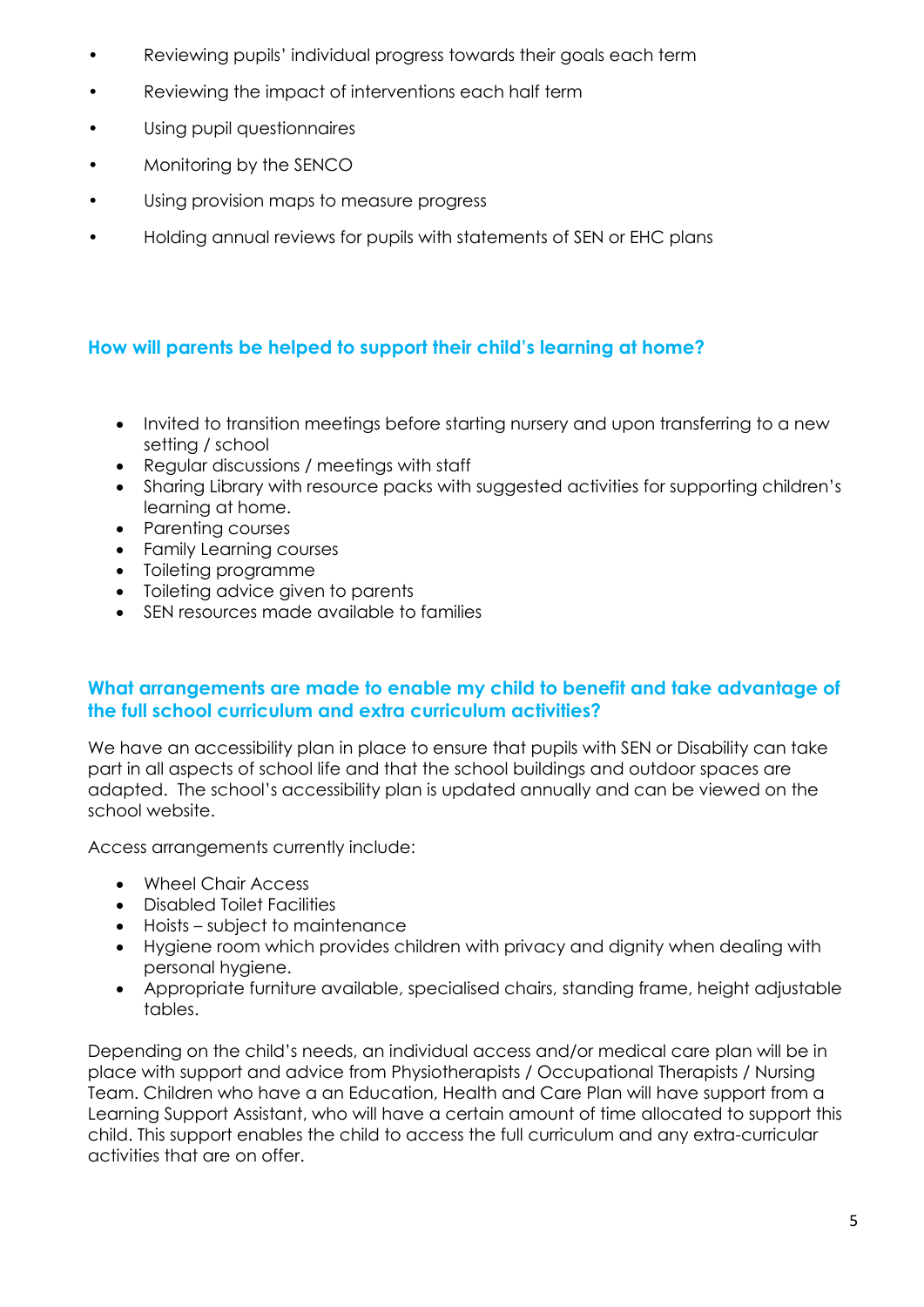## **How does the school support children with SENDs emotional and social development?**

We provide support for pupils to improve their emotional and social development in the following ways:

- Creating a highly inclusive learning environment that meets the needs and interests of all children
- Building trusting relationships
- Modelling positive interactions
- Celebrating children's achievements
- Observing children, pre-empting difficulties which may arise during the session eg at transition times
- Supporting children to manage their emotions and needs and behaviour.
- Calming time in a quieter area

# **How skilled are the staff in meeting the needs of my child?**

An on-going programme of training is in place to ensure that all teachers and support staff have the appropriate skills and knowledge to support provision for children with SEND.

We have staff with specialised expertise and qualifications including our Deputy Headteacher Leigh McGuinness who has the National Award for Special Educational Needs Co-ordinator (NASENCO) and Jane Fisher, a highly experienced early years teacher who is also the school SENCO.

**Recent training for all staff has covered**: 'Paediatric First Aid', 'Positive Handling and Restraint Training', 'Safeguarding', 'Challenging and Motivating More Able Children' and 'The SEND Conference 2019.

This is in addition to regular staff meetings and INSET days, where training is provided on new or relevant initiatives and or where the Senior Leadership feel there is a need for further staff development. Our SENCO actively engages in a range of opportunities to share best practice and keeps abreast of current local and national initiatives and policy to support children with SEND (Special Educational Needs or Disabilities). The school also seeks advice and guidance from relevant local schools and colleagues to review, evaluate and develop provision for pupils who have the most complex needs.

# **What support from outside does the school use to help my child?**

The School works with a number of external agencies to seek advice and support to ensure that the needs of all children are fully understood and met. These include:

| <b>Agency</b> | Description of Support |
|---------------|------------------------|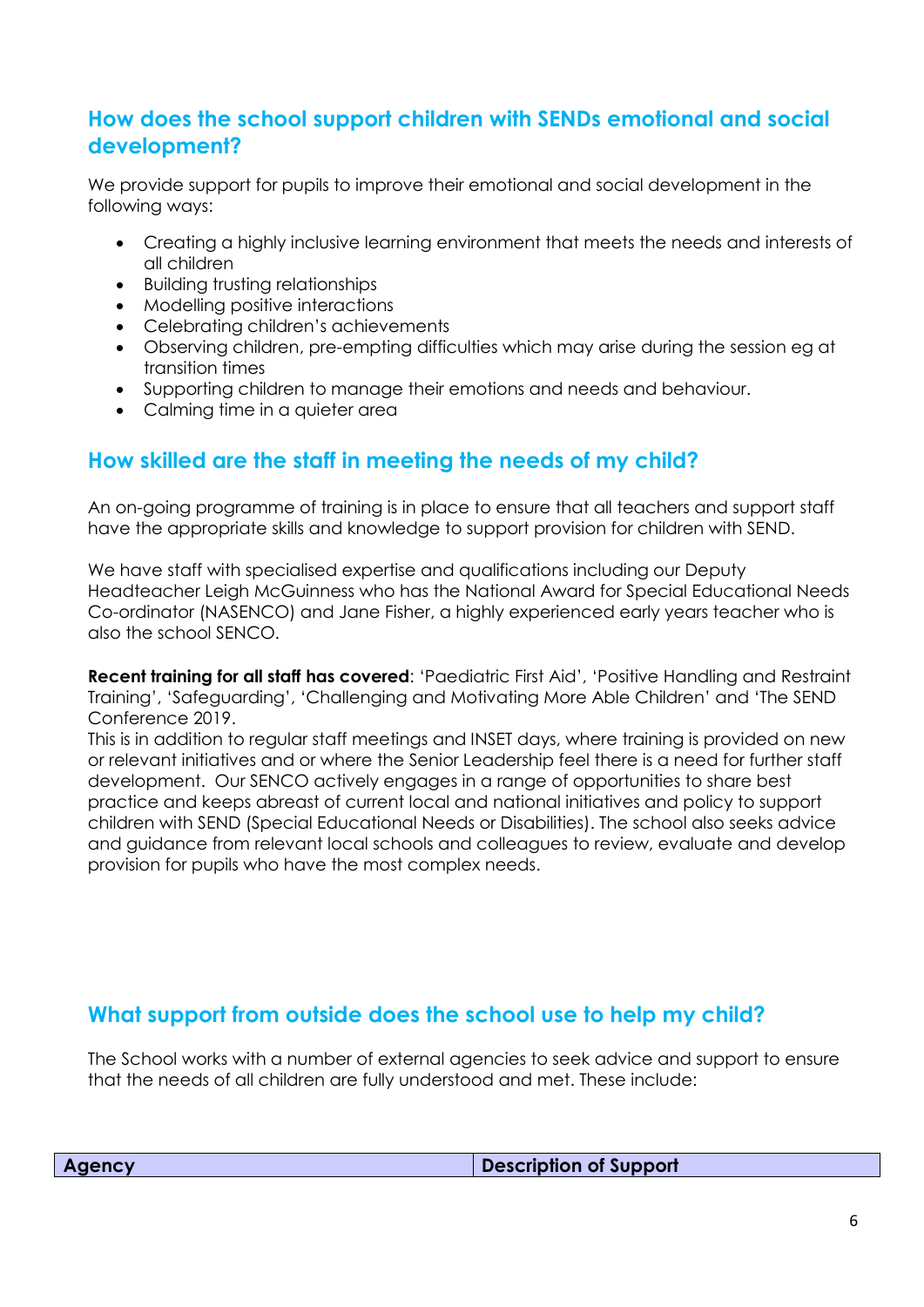| <b>Educational Psychology Service</b>          | Provides individual psychological assessment,           |
|------------------------------------------------|---------------------------------------------------------|
| Our attached Educational Psychologist is:      | advice (for both parents and the school) and            |
| Polly Kirk                                     | intervention to promote inclusion and to support        |
|                                                | access to the curriculum.                               |
| Speech and Language Therapy                    | Termly visits to school provide initial assessments     |
| Our attached Speech and Language Therapist is: | and targeted interventions for children with Speech     |
| Saru Sathianandan                              | and Language difficulties.                              |
|                                                |                                                         |
| CAMHS (Child and Adolescent Mental Health      | Offers diagnostic assessment and therapeutic            |
| Service)                                       | intervention to children and adolescents who have       |
|                                                | a serious mental health disorder or psychological       |
|                                                | difficulties, and to their families.                    |
| Children's Occupational Therapy                | Occupational therapists are trained to assess and       |
|                                                | provide advice and intervention for children with       |
|                                                | any disability and children who experience              |
|                                                | difficulties with everyday tasks at home, school and    |
|                                                | at play.                                                |
| Children's Physiotherapy                       | Physiotherapists are trained to assess and provide      |
|                                                | advice and intervention for children with mobility      |
|                                                | difficulties.                                           |
| Croydon EY SEND Team                           | Croydon Council's SEND Team support the school          |
|                                                | by offering specialist training in a range of areas.    |
|                                                | They work with the school to set out targets for        |
|                                                | children with statements of Educational need and        |
|                                                | Education, Health and Care Plans.                       |
| Paediatrician                                  | Specialist doctor who has a particular expertise in     |
|                                                | looking after children with long term health issues.    |
|                                                | Children are usually seen at a local clinic where an    |
|                                                | assessment is made. They work closely with schools      |
|                                                | and other parts of the Health Service to ensure a       |
|                                                | child's needs are being met.                            |
| Communication Support Services:                | Specialist teachers of the visually and hearing         |
| Visual Impairment Service                      | impaired visit Croydon LA schools to:                   |
| <b>Hearing Impairment Service</b>              | Offer guidance on visual and hearing                    |
|                                                | access and inclusive teaching strategies.               |
|                                                | Give advice on the adaptation of materials              |
|                                                | and equipment to ensure pupils achieve                  |
|                                                | access to the curriculum.                               |
|                                                |                                                         |
| <b>Health Visitor</b>                          | Health visitors are registered nurses with a specialist |
|                                                | qualification in community health and health            |
|                                                | promotion for families and young children. They         |
|                                                | work in partnership with other agencies specifically    |
|                                                | health, education and social care to support the        |
|                                                | wellbeing of the family                                 |
|                                                |                                                         |

# **How will the school help my child to move to a new school?**

Children and young people with SEN can become particularly anxious about 'moving on'. In order to support successful transition information is shared between teachers. For children with SEND, detailed information about the child will be shared in order to fully meet the child's needs in their new class.